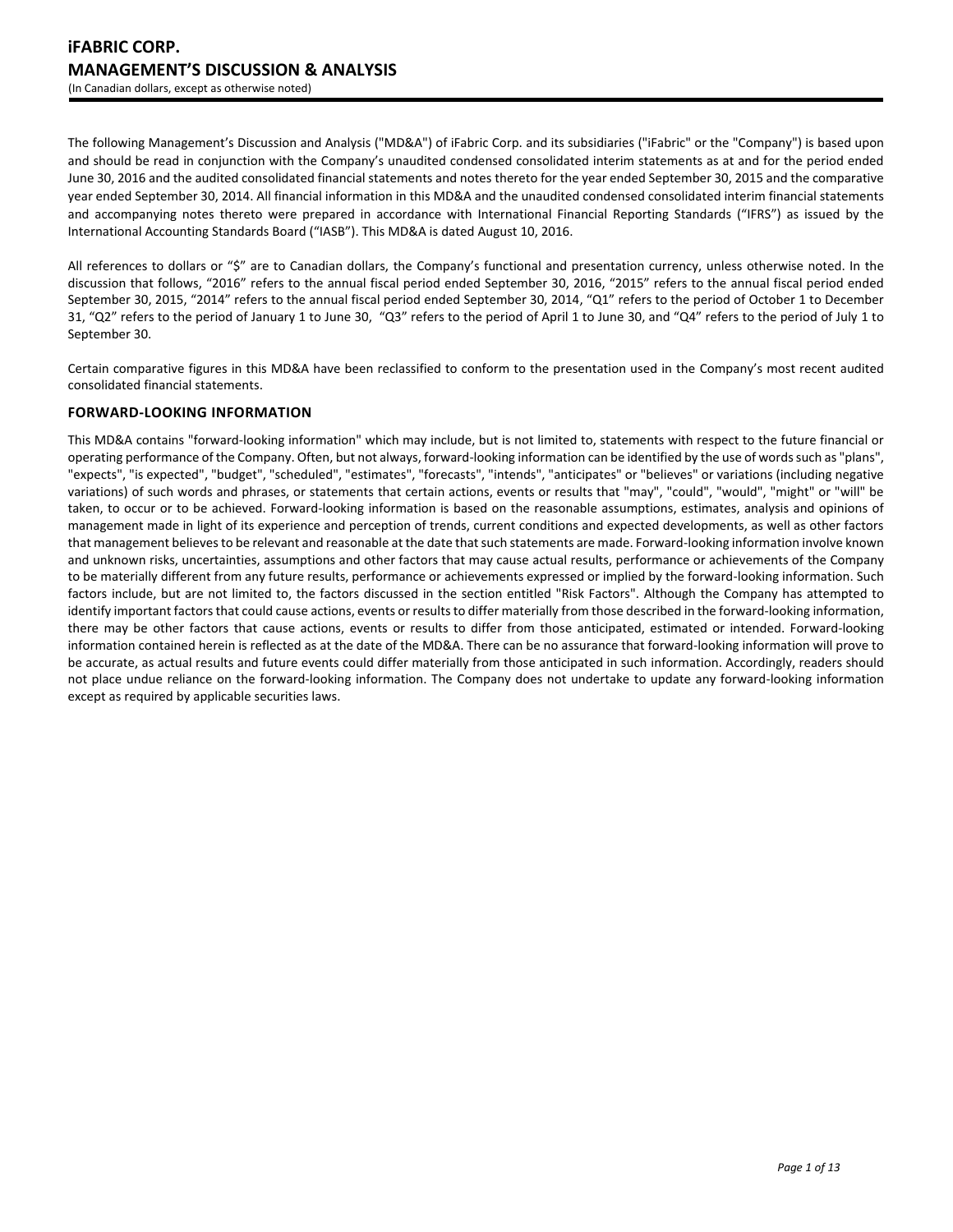# **BUSINESS OVERVIEW**

### **General**

iFabric is a Canadian public company, incorporated under the Alberta Business Corporations Act and is domiciled in Canada. The Company is listed on the Toronto Stock Exchange ("TSX") under the trading symbol "IFA". The head office is located at 525 Denison Street, Unit 1, Markham, Ontario, Canada.

The Company's business activities are divided into three reportable operating segments, which offer different products and services, and are managed separately because they require different marketing strategies and resource allocations. The following summarizes the operations of each segment:

- Intimate Apparel: Includes the design and distribution of women's intimate apparel, sleepwear and accessories.
- Intelligent Fabrics: Includes the development and distribution of innovative products and treatments that are suitable for application to textiles, plastics, liquids, and hard surfaces. These products are designed to provide added benefits to the user.
- Other: Includes leasing of property to group companies, related parties and third parties.

#### **NATURE OF OPERATIONS**

### **Intimate Apparel**

The Intimate Apparel division commenced operations in 1992 and currently operates under the trade name Coconut Grove Intimates. Its business comprises the design, purchasing, and distribution of intimate apparel and, in particular, a range of specialty bras including the division's patented backless, strapless underwire bra. The division also distributes a range of apparel accessories as well as sleepwear.

The division outsources production of its products to China, where currently over 95% of its inventory production takes place.

The division utilizes contract warehouse facilities located in Los Angeles, California and Manchester, England in order to service its key US and European markets and, Company-owned premises located in Markham, Ontario serve as the distribution center for the Canadian market. Premises rented in Manhattan, New York, houses the division's sales team and, additionally, includes showroom space for the purpose of hosting marketing appointments with major retail buyers in the United States.

In the past several years, the Company has repositioned the division's product strategy by way of leveraging a number of key license agreements in order to sell products under some of the most recognized brands in the intimate apparel industry, including Maidenform®, Splendid® and Ella Moss®. In addition, the division develops and supplies products for sale under the private label brands of certain major retailers as well as the Company's own brand.

Products are sold internationally to the division's customer base which includes a number of major retailers as well as specialty boutiques. Major retail customers include Wal-Mart Canada, Sears Canada, Debenhams, Kohl's, Hanesbrands, Bloomingdale's, Marks & Spencer, Nordstrom, La Vie En Rose, House of Fraser, Boux Avenue and Amazon.com amongst others.

#### **Intelligent Fabrics**

A second strategic division commenced operations in 2010, when the Company obtained exclusive North American distribution rights for a new generation of textile treatment technologies, which have the ability to kill bacteria, repel insects, and help encourage a healthy skin environment, amongst others. Management anticipates that the intelligent fabrics division will be the main driving force of the Company's future growth and expansion.

On December 6, 2013, the Company secured global distribution and marketing rights in respect of antimicrobial, antiviral and other textiles technologies with the additional rights to distribute such technologies under the Company's own brands.

The Intelligent Fabrics business segment has two key supply centers in Asia (China and Taiwan), that service the Asian market, which represents the main production region for goods supplied to North America and is accordingly the Company's main market area for the distribution of its products. In addition, technical support specialists in Asia provide guidance and support to customers regarding the integration of the Company's chemical formulations into their products.

Development, testing and regulatory activities are primarily funded with income earned from both the Intelligent Fabrics division and the Intimate Apparel division. Additional funding, when required, is sourced from additional equity and/or debt.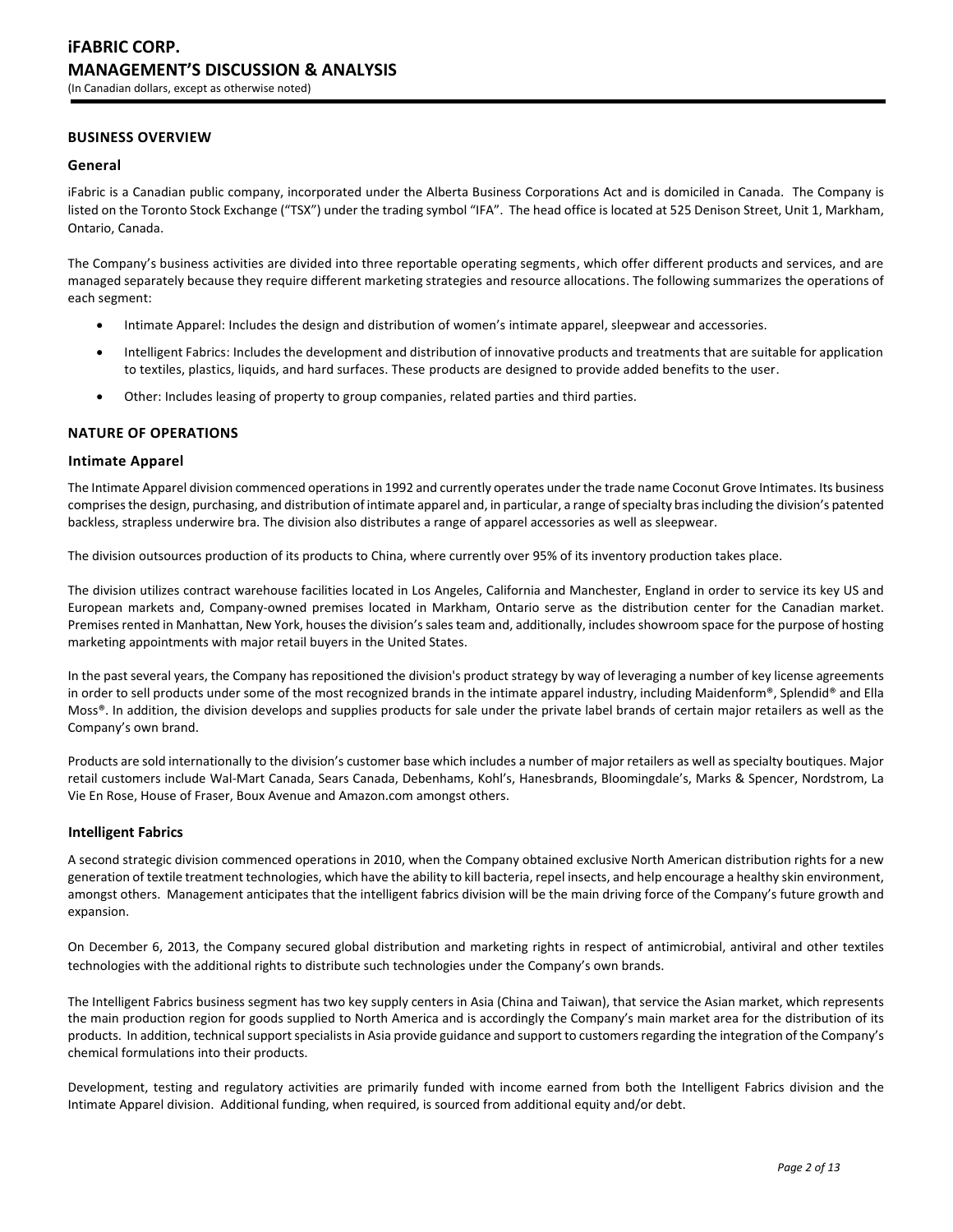The Intelligent Fabrics division currently focuses its regulatory, product development, and marketing efforts on three key technologies, namely:

#### *1. Protx2*® *Anti-Microbial Technologies*

Protx2*®* formulations impart anti-microbial and/or anti-viral powers to fibers, plastic, paint and paper treated with these formulations. Numerous laboratory tests have shown that treated products inhibit the growth of a wide variety of infectious agents associated with Healthcare-Associated Infections ("HAI"), including MRSA, C-Difficile, VRE, and H1N1, and by their application may assist in preventing the spread of such infections.

The company is currently targeting two key markets with regard to the distribution of Protx2®:

#### a) Sports apparel, outerwear and footwear

There is an increasing trend amongst major sports apparel, outerwear and footwear manufactures to offer technologically-enhanced products. With the ability of Protx2® to combat odour-causing bacteria, the Company is able to provide manufacturers with the ability to produce apparel and footwear that stays fresher longer without the need for repeated washing or cleaning. Innovative application methodology developed by the Company over a number of years allows for Protx2® to be integrated into almost any fabric as well as all the components of footwear including foam, rubber, and plastics. With its current Environmental Protection Agency ("EPA") registrations, the Company is in a position to distribute Protx2® for use in sportswear and footwear sold in the US market.

#### b) Medical

Protx2® formulations impart anti-microbial and/or anti-viral powers to fibers, plastic, paint and paper treated with these formulations and is suitable for application to many areas of a hospital environment, including, scrubs, bedding, curtaining, carpeting, walls, air filters and numerous plastic components amongst others.

The Protx2® range of products is dedicated to combating hospital acquired bacterial infections, including MRSA, Clostridium Difficile, VRE, Klebsiella Pneumonia, and by their application may greatly assist in reducing such infections. In addition, Protx2® is also a strong antiviral agent effective against, Norovirus and H1N1.

In order to fully enter the medical market for Protx2®, the Company is in process of securing a second and higher level of EPA registrations that will allow it to make applicable claims in connection with the efficacy of Protx2® ("kill claims") for medical use. A testing protocol for this purpose has been negotiated and agreed to by the EPA and the requisite testing in conformity with Good Laboratory Practice ("GLP") Recognition Standards had commenced as at the date hereof. On completed of testing, the reports covering the test results will be submitted to the EPA for review and their approval to include the appropriate kill claims in future product labeling.

### *2. Dreamskin*®

Dreamskin® textile technology helps encourage a healthy skin environment.

Dreamskin® is effective during both summer and winter months as high and low moisture environments both offer discomfort and irritation. In particular, athletic apparel has two key areas that can cause skin irritation, namely friction and excessive moisture. Dreamskin® targets both of these to help prevent irritation.

#### *3. Enguard*® *Insect Repellent Fabric*

Applying Enguard® to fabrics results in a highly effective and durable insect repellent. A major strength of Enguard® is that it is safe for children. Testing carried out by the London School of Hygiene and Tropical Medicine show Enguard® to have repelling power comparable to highconcentration DEET and significantly greater than any other natural insect repellents. The Company is currently in process of securing EPA approvals for Enguard® in the US. The current Zika virus outbreak, which has been linked to mosquitos, and the potential relevancy of Enguard® as protection tool may allow for fast tracking of regulatory approvals. This is currently being investigated by the Company's regulatory consultants.

In addition to its three core technologies the Intelligent Fabrics division also markets the following additional textile technologies:

# UVtx™

Textiles infused with UVtx™ provides apparel with a built in ultraviolet ("UV") light blocker. The UVtx™ formulation contains both UV reflecting and UV absorption elements, giving apparel treated with UVtx™ the ultraviolet protection factor ("UPF") strength of up to UPF 30. This allows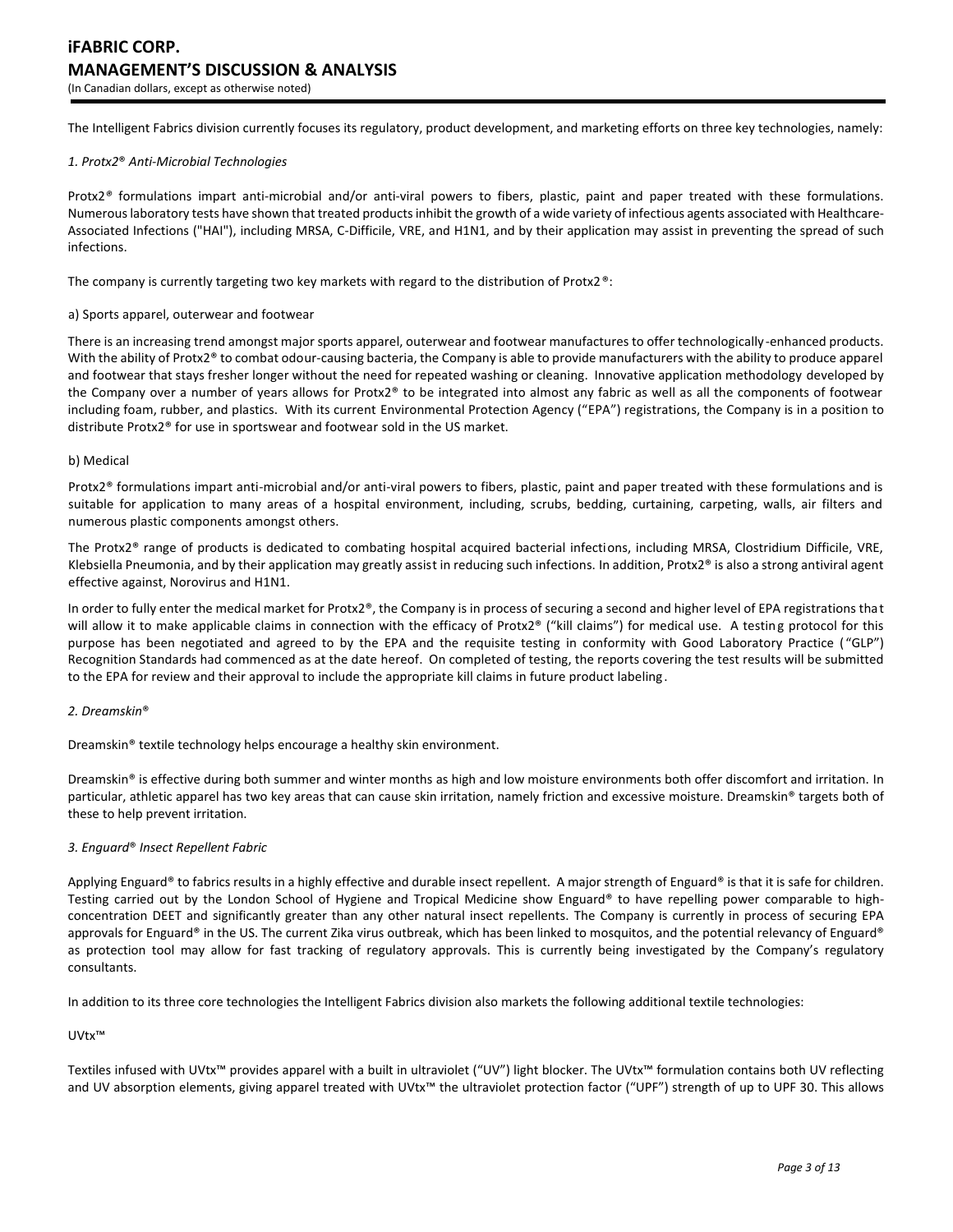the wearer of UVtx™ treated apparel to enjoy permanent sun protection without the need to apply sprays or lotions to the area covered by the garment. Testing has shown that UVtx treated textiles never lose efficacy.

# FreshTx™

FreshTx™ is a state of the art odour-absorbing technology, which is easily infused into textile products. FreshTx™ offers permanent protection against odours without the need to use sprays or perfumes. FreshTx™ uses naturally-occurring elements for effective results that are non-toxic and safe. Extremely durable, once applied, the properties of FreshTx™ are renewed with each wash, and are effective even when wet.

## DryTx™

DryTx<sup>™</sup> moisture-wicking technology provides treated apparel with the ability to quickly draw moisture away from the skin and disperse perspiration across the fabric surface for faster evaporation.

An additional significant attribute of DryTx™ is its ability to be integrated into apparel in combination with the division's other product offerings, resulting in unique garments that provide superior performance characteristics for athletic apparel.

#### RepelTX™

RepelTX™ is an environmentally friendly coating that is resistant to moisture. The RepelTX™ coating can be used on various surfaces including electronics and fabrics, which are then protected against water and moisture by simply treating them in a fluorinated solvent. The coating dries in just over one minute at room temperature, and it starts working immediately once set.

RepelTX™ offers the next generation in water repellency performance. RepelTX modifies fabric at the molecular level by permanently attaching hydrophobic 'hairs' to individual fibers that lift liquids, causing them to bead and roll right off the fabric surface. It features a hydrocarbon polymer which is both more ecologically friendly and economically smart compared to competing technologies. The result is a market leading performance, liquid repellency that is breathable, durable and fast drying.

The Company's main objective in offering these additional formulations is to utilize them in combination with Protx2®, Dreamskin® and Enguard*®*, which results in unique products that provide a multiple of benefits to the user. The additional benefit to iFabric will be increased revenue from every sale involving a multiple of chemicals. Particularly in health care environments, the combination of water repellency and an antimicrobial allows for garments that repel liquids (for example, blood) and at the same time are able to kill bacteria. These combined attributes are optimal for the industry.

# **SELECTED ANNUAL INFORMATION**

The following table sets forth selected annual consolidated statement of earnings (loss) information and balance sheet data for each of the last five fiscal years.

| For the year ended and as at September 30,              | 2015                     | 2014       | 2013       | 2012       | 2011      |
|---------------------------------------------------------|--------------------------|------------|------------|------------|-----------|
| <b>Income Statement Data</b>                            |                          |            |            |            |           |
| Revenue                                                 | 13,074,848               | 13,021,482 | 8,165,983  | 6,074,766  | 5,660,288 |
| Net earnings (loss) attributable to common shareholders | (109, 837)               | 542,214    | (144, 556) | (218, 680) | 484,231   |
| Net earnings (loss) per common share                    |                          |            |            |            |           |
| Basic                                                   | (0.004)                  | 0.021      | (0.006)    | (0.009)    | 0.038     |
| Diluted                                                 | (0.004)                  | 0.020      | (0.006)    | (0.009)    | 0.038     |
|                                                         |                          |            |            |            |           |
| <b>Balance Sheet Data</b>                               |                          |            |            |            |           |
| Total assets                                            | 11,928,359               | 11,559,443 | 9,154,711  | 8,454,058  | 8,292,672 |
| Total non-current financial liabilities                 | 1,408,893                | 1,952,287  | 2,084,741  | 2,801,891  | 3,485,694 |
| Cash dividends declared                                 | $\overline{\phantom{0}}$ |            |            |            |           |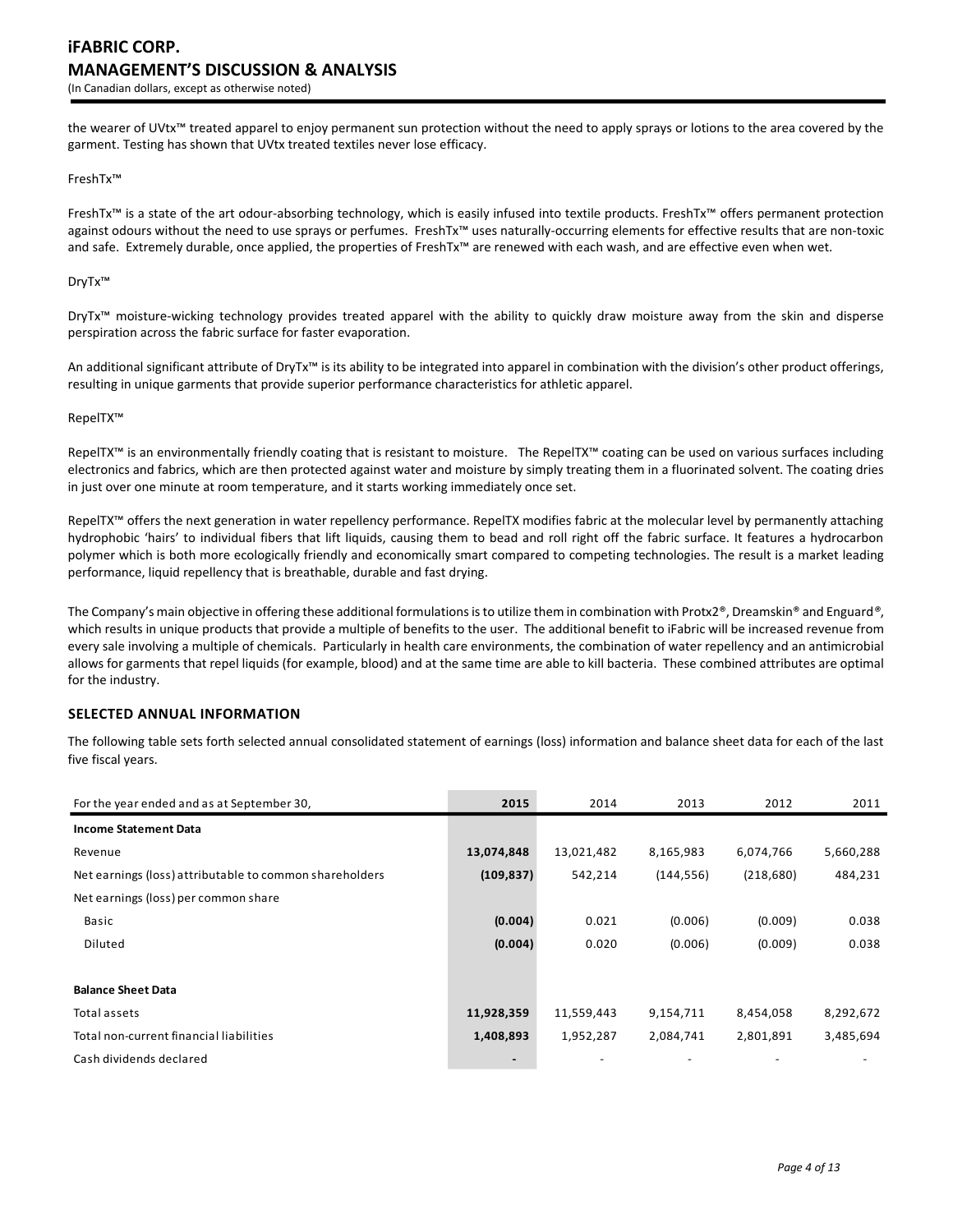# **RESULTS OF OPERATIONS – THREE AND NINE MONTHS ENDED JUNE 30, 2016 AND 2015**

The following table sets forth the Company's unaudited condensed consolidated statements of earnings (loss) and comprehensive earnings (loss) for the three and nine months ended June 30, 2016 and 2015:

|                                                                        | Three months |           | Nine months |            |
|------------------------------------------------------------------------|--------------|-----------|-------------|------------|
| For the period ended June 30,                                          | 2016         | 2015      | 2016        | 2015       |
| <b>REVENUE</b>                                                         | 2,999,317    | 3,700,502 | 9,400,354   | 9,994,384  |
| <b>COST OF SALES</b>                                                   | 1,580,985    | 1,532,773 | 4,695,361   | 4,751,495  |
| <b>GROSS PROFIT</b>                                                    | 1,418,332    | 2,167,728 | 4,704,993   | 5,242,889  |
| <b>EXPENSES</b>                                                        |              |           |             |            |
| Selling, general and administrative costs                              | 1,429,914    | 1,478,359 | 4,744,653   | 4,391,162  |
| Interest on operating line                                             | 7,532        | 4,009     | 18,754      | 16,187     |
| Interest on long-term debt                                             | 6,586        | 10,529    | 25,476      | 33,049     |
| Amortization of property, plant and equipment                          | 21,182       | 9,783     | 38,597      | 29,349     |
| Amortization of deferred development costs                             | 40,365       | 40,366    | 121,097     | 121,097    |
|                                                                        | 1,505,579    | 1,543,046 | 4,948,577   | 4,590,844  |
| <b>EARNINGS (LOSS) FROM OPERATIONS</b>                                 | (87, 247)    | 624,683   | (243, 584)  | 652,045    |
| <b>OTHER EXPENSES (INCOME)</b>                                         |              |           |             |            |
| Share-based compensation                                               | 16,280       | 232,754   | 101,943     | 442,130    |
| Loss (gain) on foreign exchange                                        | 52,277       | 7,156     | 176,619     | (244, 396) |
|                                                                        | 68,557       | 239,910   | 278,562     | 197,734    |
| <b>EARNINGS (LOSS) BEFORE INCOME TAXES</b>                             | (155, 804)   | 384,773   | (522, 146)  | 454,311    |
| PROVISION FOR (RECOVERY OF) INCOME TAXES                               |              |           |             |            |
| Current                                                                | 2,818        | 219,212   | 8,304       | 429,457    |
| Deferred                                                               | (36, 660)    | (43, 200) | (126, 017)  | (151, 400) |
|                                                                        | (33, 842)    | 176,012   | (117, 713)  | 278,057    |
| NET EARNINGS (LOSS) AND COMPREHENSIVE EARNINGS (LOSS)                  | (121, 962)   | 208,761   | (404, 433)  | 176,254    |
| NET EARNINGS (LOSS) AND COMPREHENSIVE EARNINGS (LOSS) ATTRIBUTABLE TO: |              |           |             |            |
| iFabric Corp. shareholders                                             | (121, 653)   | 206,806   | (406, 723)  | 172,234    |
| Non-controlling interest                                               | (309)        | 1,955     | 2,290       | 4,020      |
|                                                                        | (121, 962)   | 208,761   | (404, 433)  | 176,254    |
| <b>EARNINGS (LOSS) PER SHARE</b>                                       |              |           |             |            |
| Basic                                                                  | (0.005)      | 0.008     | (0.016)     | 0.007      |
| Diluted                                                                | (0.005)      | 0.008     | (0.016)     | 0.006      |

# **SELECTED OPERATING SEGMENT DATA**

| Q3 2016                             | Intimate<br>Apparel | Intelligent<br>Fabrics | Other<br>Segments | Corporate<br>Items and<br>Eliminations | Consolidated |
|-------------------------------------|---------------------|------------------------|-------------------|----------------------------------------|--------------|
| External revenues                   | 2,662,904           | 310.813                | 25.600            | -                                      | 2,999,317    |
| Earnings (loss) before income taxes | 54,358              | (244, 402)             | (455)             | 34,695                                 | (155, 804)   |
| Q3 2015                             | Intimate<br>Apparel | Intelligent<br>Fabrics | Other<br>Segments | Corporate<br>Items and<br>Eliminations | Consolidated |
| External revenues                   | 3,469,499           | 206.374                | 24,629            |                                        | 3,700,502    |
| Earnings (loss) before income taxes | 830,875             | (274, 507)             | 7,601             | (179, 196)                             | 384,773      |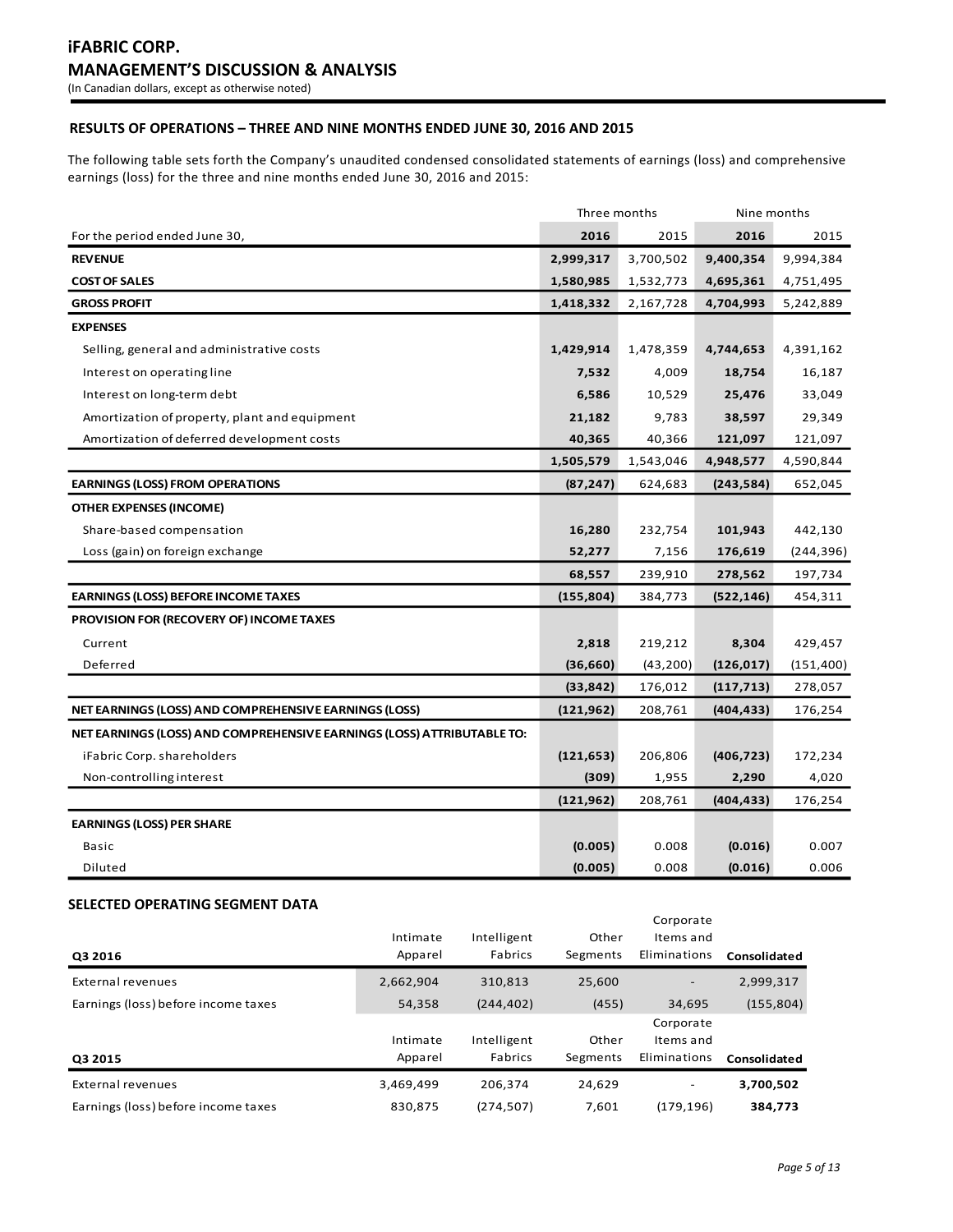# **DISCUSSION OF THE RESULTS OF OPERATIONS – THREE MONTHS ENDED JUNE 30, 2016 AND 2015**

### **Revenue**

Revenue decreased by \$701,185 to \$2,999,317 in Q3 2016 from \$3,700,502 in Q3 2015. With respect to reportable operating segments of the Company, revenue decreased by 23% or \$806,595 in its Intimate Apparel segment and revenue increased by 51% or \$104,439 in its Intelligent Fabrics segment. Geographically, revenue decreased in each of the Company's geographical operating segments in Q3 2016 versus Q3 2015.

Overall, revenue decreased 19% during Q3 2016 in comparison to Q3 2015. However, there are a number of variables, both internal and external, which have contributed to a decrease in revenue in Q3 2016 from the comparative prior period. When expressed in their regional transactional currencies, the Company's Intimate Apparel operating segment decreased its sales in Canada by approximately 46%, decreased sales in the United States by approximately 22%, and decreased sales in the UK by 16% in Q3 2016 versus Q3 2015. The majority of the Company's revenues are generated in foreign currencies. A weakened Canadian dollar vis-à-vis the U.S. dollar during Q3 2016 translated foreign currency revenues at higher exchange rates when expressed in Canadian dollars, relative to Q3 2015. This foreign exchange impact significantly offset the decrease in US sales in the Intimate Apparel division. As well, a stronger Canadian dollar against the British pound sterling during Q3 2016 vs Q3 2015 further contributed to lower revenue. In addition, a general weakness in US retail sales, and softness in sales in the UK resultant from uncertainty leading up to the UK vote to exit from the European Union, further contributed to the decrease in sales during Q3 2016. The Intelligent Fabrics division continued its integration of its core products with major manufacturing clients, specifically in the United States and in Asia, resulting in an increase in total revenue within this operating segment compared to Q3 2015.

## **Gross profit**

Gross profit as a percentage of revenue decreased to 47% in Q3 2016 from 59% in Q3 2015. The decrease in gross profit percentage is mainly due to a steadily less favourable Canadian dollar exchange rate vis-à-vis the U.S. dollar during Q3 2016 compared to Q3 2015. Gross profit percentage also decreased in Q3 2016 from Q3 2015 due to the sales mix of products in the Intimate Apparel segment, including a higher proportion of seasonal intimate apparel and sleepwear, which typically carry lower margins than apparel accessories. In addition, the clearance of end of season fashion goods at low margins further contributed to lower gross profit percentage. Gross profit in dollars decreased by 35% or \$749,396 to \$1,418,332 in Q3 2016 from \$2,167,728 in Q3 2015. The decrease in gross profit dollars is largely attributable to a decreased gross profit percentage, for the reasons discussed above. Similar to the changes in revenue in Q3 2016 versus Q3 2015, as discussed above in the section entitled "Revenue", reduced sales transacted in foreign currencies in Q3 2016, which contributed to a decrease in gross profit dollars, were significantly offset by a weakened Canadian dollar relative to the U.S. dollar.

#### **Selling, general and administrative costs**

In Q3 2016, selling, general and administrative costs decreased by 3% or \$48,445 to \$1,429,914 from \$1,478,359 in Q3 2015. In the Intimate Apparel operating segment, the Company increased its selling, general and administrative costs for the purposes of developing and supporting a new line of sleepwear products, as part of a renewed license agreement signed in 2015. However, the increase in staffing was fully offset by reduced advertising and promotional costs and lower royalty costs in Q3 2016 versus Q3 2015, resulting in overall lower selling, general, and administrative costs. In the Intelligent Fabrics segment, the Company increased its travel, regulatory and testing costs to facilitate growth of existing products, as well as the launch of new products. However, these increased costs were offset by lower advertising and promotional costs relating to sample trials, most of which had been completed prior to the commencement of the current quarter. Selling, general and administrative costs have also increased as a result of the Canadian dollar weakening in Q3 2016 against the U.S. dollar, as many of the Company's overhead expenses are paid for in U.S. dollars.

#### **Interest Expense**

Interest expense during Q3 2016 was \$14,118 compared to \$14,538 during Q3 2015. The overall change in interest expense was nominal.

#### **Amortization**

Amortization of the Company's property, plant and equipment and deferred development costs totaled \$61,547 during Q3 2016 compared to \$50,119 during Q3 2015.

#### **Share-based compensation**

Share-based compensation costs in Q3 2016 were \$216,474 lower than in Q3 2015. The decrease in share-based compensation costs is the result of previously issued stock options vesting during 2015.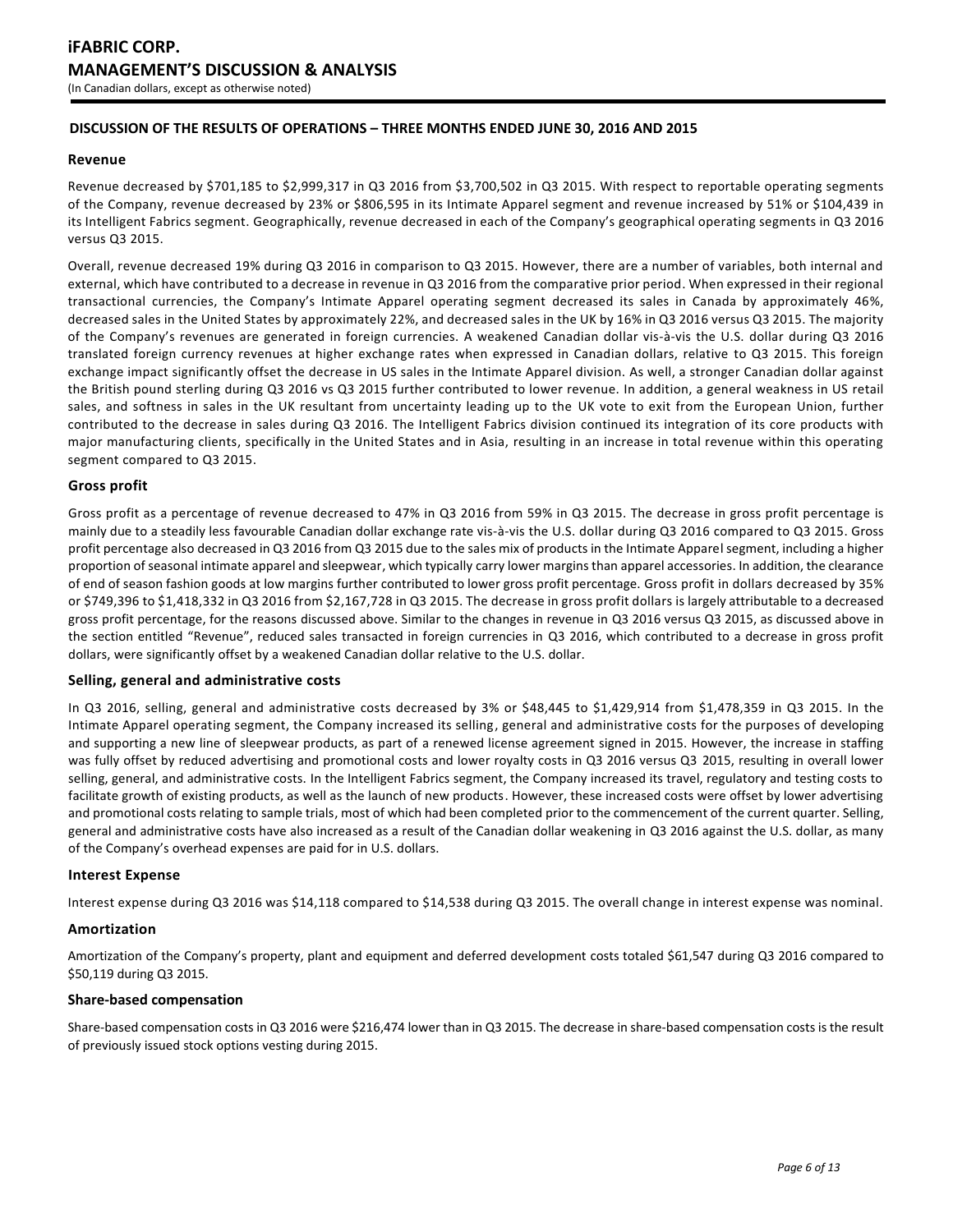# **iFABRIC CORP. MANAGEMENT'S DISCUSSION & ANALYSIS** (In Canadian dollars, except as otherwise noted)

## **Loss (gain) on foreign exchange**

In Q3 2016, the Company's loss on foreign exchange was \$52,277 versus a loss of \$7,156 in Q3 2015. The main contributor to the exchange loss in Q3 2016 was the strengthening of the Canadian Dollar against the U.S. dollar during the quarter.

### **Provision for (recovery of) income taxes**

The Company's total recovery of income taxes in Q3 2016 was \$33,842 compared to a provision for income taxes of \$176,012 in Q3 2015. Included in the earnings (loss) before income taxes are certain non-deductible items for tax purposes. Specifically, a decrease in Q3 2016 from Q3 2015 in share-based compensation by \$216,474 is the main reason for the change in the Company's effective income tax rate.

## **Net earnings (loss)**

Net loss attributable to iFabric's shareholders during Q3 2016 was \$121,653 (\$0.005 per share, basic and diluted) compared to net earnings of \$206,806 in Q3 2015 (\$0.008 per share, basic and diluted). The reduction net earnings in Q3 2016 versus Q3 2015 is largely attributable lower revenues and lower gross profit dollars, for the reasons discussed above.

# **DISCUSSION OF THE RESULTS OF OPERATIONS – NINE MONTHS ENDED JUNE, 2016 AND 2015**

#### **Revenue**

Revenue decreased by \$594,030 to \$9,400,354 for the nine months ended June 30, 2016 from \$9,994,384 for the comparable period in 2015. With respect to reportable operating segments of the Company, revenue decreased by 10% or \$946,962 in its Intimate Apparel segment and revenue increased by 57% or \$334,618 in its Intelligent Fabrics segment. Geographically, for the first three quarters to date in 2016, revenue in the United States, Canada, and other regions decreased, but increased in the United Kingdom, versus the same period in 2015.

Overall, revenue decreased 6% during the nine months ended June 30, 2016 in comparison to 2015. However, there are a number of variables, both internal and external, which have contributed to a decrease in revenue for the year to date ended June 30, 2016 from the comparative 2015 period. When expressed in their regional transactional currencies, the Company's Intimate Apparel operating segment decreased its sales in Canada by approximately 36%, decreased sales in the United States by approximately 19%, and increased sales in the UK by 2% in the nine months ended June 30, 2016 versus 2015. A weakened Canadian dollar vis-à-vis the U.S. dollar and the British pound sterling during the nine months ended June 30, 2016 translated foreign currency revenues at higher exchange rates when expressed in Canadian dollars, relative to the same nine months in 2015. This foreign exchange impact significantly offset the decrease in US sales in the Intimate Apparel division. During the nine months ended June 30, 2016, the Intelligent Fabrics division had commenced integration of its core products with major manufacturing clients, resulting in a significant increase in total revenue within th is operating segment compared to the same period in 2015.

# **Gross profit**

Gross profit as a percentage of revenue decreased to 50% for the nine months ended June 30, 2016 from 52% in the same period of 2015. The decrease in gross profit percentage for the year to date was mostly the result of a decrease in gross profit percentage during Q3 2016 compared to Q3 2015. Gross profit in dollars decreased by 10% or \$537,896 to \$4,704,993 for the year to date 2016 from \$5,242,889 in the same period of 2015. The decrease in gross profit dollars was primarily caused by a decrease in gross profit dollars during Q3 2016 versus Q3 2015.

## **Selling, general and administrative costs**

For the nine months ended June 30, 2016, selling, general and administrative costs increased by 8% or \$353,491 to \$4,744,653 from \$4,391,162 for the nine months ended June 30, 2015. In the Intimate Apparel operating segment, the Company increased its selling, general and administrative costs for the purposes of developing and supporting a new line of sleepwear products, as part of a renewed license agreement signed in 2015. In the Intelligent Fabrics segment, the Company increased its travel, regulatory and testing costs to facilitate growth of existing products, as well as the launch of new products. Selling, general and administrative costs have also incre ased as a result of the Canadian dollar weakening during the nine months ended June 30, 2016 compared to 2015, against the U.S. dollar, as a significant portion of the Company's overhead expenses are paid for in U.S. dollars.

#### **Interest Expense**

Interest expense during the nine months ended June 30, 2016 was \$44,230 compared to \$49,236 during the same period in 2015. The overall change in interest expense was nominal.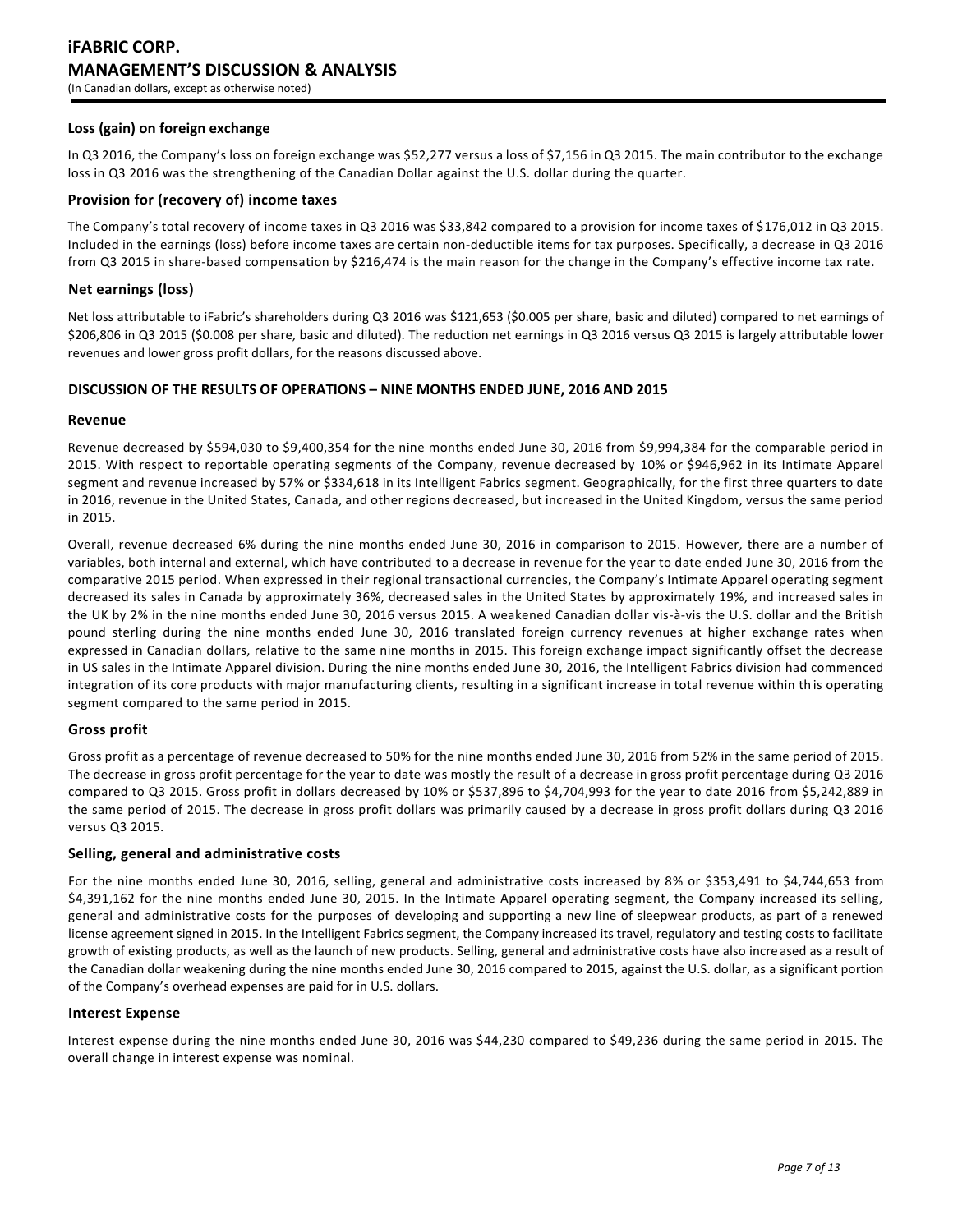## **Amortization**

Amortization of the Company's property, plant and equipment and deferred development costs totaled \$159,694 during the nine months ended June 30, 2016 compared to \$150,446 during the same period in 2015.

#### **Share-based compensation**

Share-based compensation costs for the nine months ended June 30, 2016 were \$340,187 lower than for the same period in 2015. The decrease in share-based compensation costs is the result of previously issued stock options vesting during 2015.

### **Loss (gain) on foreign exchange**

For the nine months ended June 30, 2016, the Company's loss on foreign exchange was \$176,619 versus a gain of \$244,396 in the same period of 2015. The Company experienced a loss for the year to date in 2016 on foreign exchange as a result of the Canadian dollar strengthening against the U.S. dollar and British pound sterling during Q3, as opposed to gains on foreign exchange during the nine months ended June 30, 2015 where the Canadian dollar weakened throughout the whole period.

### **Provision for (recovery of) income taxes**

The Company's total recovery of income taxes for the year to date in 2016 was \$117,713 compared to a provision for income taxes of \$278,057 for the same period in 2015. Included in the earnings (loss) before income taxes are certain non-deductible items for tax purposes. Specifically, a decrease in share-based compensation by \$340,187 for the first three quarters of 2016 versus 2015 is the main reason for the change in the Company's effective income tax rate.

## **Net earnings (loss)**

Net loss attributable to iFabric's shareholders during the nine months ended June 30, 2016 was \$406,723 (\$0.016 per share, basic and diluted) compared to earnings of \$172,234 for the nine months ended June 30, 2015 (\$0.007 per share, basic and \$0.006 per share diluted). The decreased net earnings for the first three quarters of 2016 compared to 2015 is largely attributable to lower revenues, lower gross profit and losses on foreign exchange as opposed to gains on exchange in the comparable periods.

#### **SEASONALITY AND QUARTERLY FLUCTUATIONS**

The Company's business is seasonal and results of operations for any interim period are not necessarily indicative of results of operations for the full fiscal year.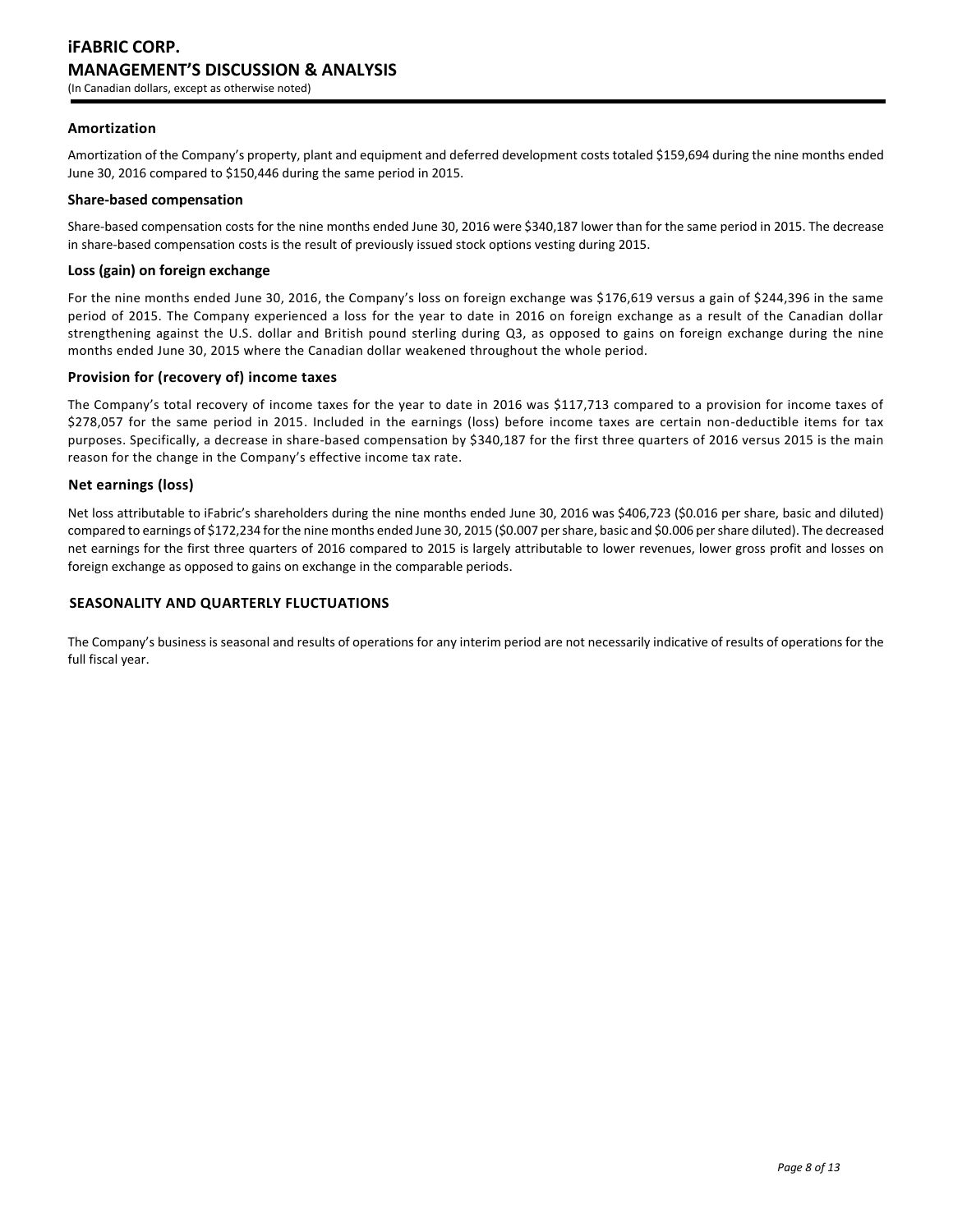# **SUMMARY OF QUARTERLY RESULTS**

| Fiscal 2016                                             | Q1         | Q2             | Q <sub>3</sub> | Q4         |
|---------------------------------------------------------|------------|----------------|----------------|------------|
| Revenue                                                 | 3,329,010  | 3,072,027      | 2,999,317      |            |
| Net earnings (loss) attributable to common shareholders | 39,588     | (324, 657)     | (121, 653)     |            |
| Net earnings (loss) per common share                    |            |                |                |            |
| <b>Basic</b>                                            | 0.002      | (0.013)        | (0.005)        |            |
| Diluted                                                 | 0.001      | (0.013)        | (0.005)        |            |
|                                                         |            |                |                |            |
| Fiscal 2015                                             | Q1         | Q <sub>2</sub> | Q3             | Q4         |
| Revenue                                                 | 3,042,404  | 3,251,478      | 3,700,502      | 3,080,464  |
| Net earnings (loss) attributable to common shareholders | (160, 905) | 126,333        | 206,806        | (282, 071) |
| Net earnings (loss) per common share                    |            |                |                |            |
| <b>Basic</b>                                            | (0.006)    | 0.005          | 0.008          | (0.011)    |
| Diluted                                                 | (0.006)    | 0.005          | 0.008          | (0.011)    |
|                                                         |            |                |                |            |
| Fiscal 2014                                             | Q1         | Q <sub>2</sub> | Q3             | Q4         |
| Revenue                                                 | 3,005,785  | 2,911,274      | 3,881,993      | 3,222,430  |
| Net earnings (loss) attributable to common shareholders | 212,157    | 278,431        | 245,205        | (193, 579) |
| Net earnings (loss) per common share                    |            |                |                |            |
| Basic                                                   | 0.008      | 0.011          | 0.009          | (0.008)    |
| Diluted                                                 | 0.008      | 0.010          | 0.009          | (0.008)    |

# **OVERVIEW OF CONSOLIDATED STATEMENTS OF FINANCIAL POSITION**

The Company's cash balance decreased to \$768,001 as at June 30, 2016 from \$852,016 as at September 30, 2015.

Total accounts receivable at the end of Q3 2016 was \$1,796,931 compared to \$2,143,066 as at September 30, 2015.

Total inventory decreased by \$812,474 to \$3,893,952 at the end of Q3 2016 from \$4,706,426 at the end of fiscal 2015. Whilst the Company substantially reduced its inventory levels, in terms of quantities, the decrease in inventory value was partially offset by a weakened Canadian dollar vis-à-vis the U.S. dollar. The Company expects inventory levels to continue to decrease during Q4 2016 as improvements in inventory management implemented during the period are expected to result in increased inventory turnover frequency.

Property, plant and equipment at the end of Q3 2016 totaled \$2,756,910 compared to \$2,487,880 at the end of fiscal 2015 as a result renovations and refitting of the Company's head office premises during Q3 2016, for the purpose of providing a more efficient work environment for the Company's employees as well as to provide workspace for the additional staff that will be required to support the growth of the Intelligent Fabrics division. These renovations will be fully completed during the fourth quarter. Renovations are being funded by an increase in the Company's secured loan.

Deferred development costs decreased to \$477,074 at the end of Q3 2016 from \$598,171 at the end of fiscal 2015. The decrease is attributed to amortization of deferred development costs.

Deferred income taxes increased to \$846,300 at the end of Q3 2016 from \$720,283 at the end of fiscal 2015. The increase is mostly attributable to non-capital losses incurred in the Company's Intelligent Fabrics operating segment during the first three quarters of 2016.

Total liabilities at the end of Q3 2016 were \$598,398 lower than at the end of fiscal 2015. The Company decreased its liabilities mainly with respect to its accounts payable and accrued liabilities as well as a reduction in the amount of income tax owing.

# **LIQUIDITY, CASH FLOWS AND CAPITAL RESOURCES**

The Company is subject to risks including, but not limited to, the potential inability to raise additional funds through debt and/or equity financing to support the Company's development and continued operations, and to meet the Company's liabilities and commitments as they come due.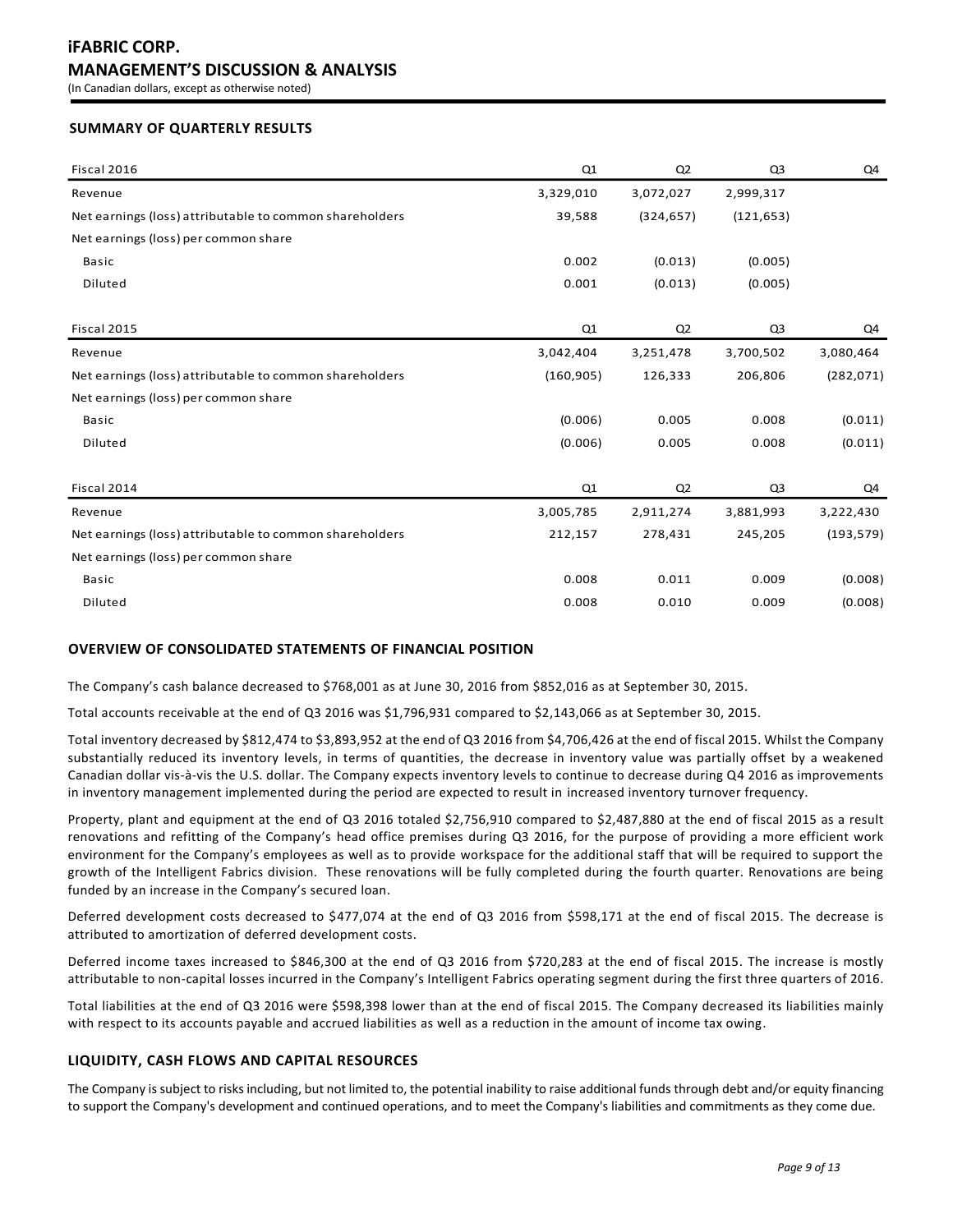The Company's capital resources include a bank operating line, long-term debt, and equity attributable to the Company's shareholders.

#### **Bank Operating Line**

One of the Company's subsidiaries has a demand operating loan with a tier one Canadian bank available to a maximum of \$2,000,000, against which \$503,925 was outstanding as at June 30, 2016 (September 30, 2015 - nil). The loan facility bears interest at the bank's prime lending rate plus 1.75%. The purpose of the credit facility is to provide for ongoing operating requirements including the financing of accounts receivable and inventories. The facility is secured by General Security Agreements covering all the assets of two subsidiary companies, their accounts receivable insurance, an assignment of their fire insurance, and a guarantee in the amount of \$1,000,000 from a third subsidiary of the Company. In addition, the Company has credit card facilities amounting to \$50,000 Canadian dollars and \$25,000 U.S. dollars, which are subject to the same security arrangements.

#### **Long-term Debt**

The Company's subsidiaries group has a bank loan, payable in monthly principal payments of \$10,000 plus interest, bearing interest at the bank's variable interest rate (3.95% as of the date of this MD&A), due September 1, 2028 and secured by a first readvanceable mortgage on the land and building owned by a subsidiary, a general security agreement over all assets of another subsidiary, subject to priority on inventories and accounts receivable to the lender of the bank operating line described above, a general assignment of rents, as well as a guarantee from another one of the Company's subsidiaries. As at June 30, 2016, the total amount of this loan outstanding was \$1,200,578 (September 30, 2015 - \$980,000). The increase in long-term debt was utilized to fund building renovations as discussed above.

#### **Working capital**

Working capital represents current assets less current liabilities. As at June 30, 2016, the Company's working capital was \$5,094,987 compared to working capital of \$5,419,934 as at September 30, 2015, representing a decrease of \$324,947 or 6%.

#### **Operating activities**

Cash used in operating activities during the nine months ended June 30, 2016 amounted to \$448,548 compared to an amount of \$213,342 provided by operating activities during the nine months ended June 30, 2015, representing an increase in cash outflow of \$661,890. The increase in operational cash flow outflow can be largely attributed to the net loss in 2016 compared to net income 2015.

#### **Financing activities**

Cash provided by financing activities during the nine months ended June 30, 2016 amounted to \$672,160, compared to \$348,701 used in financing activities during the nine months ended June 30, 2015, representing an increase of \$1,020,861 in financing cash inflow. The difference can be mostly attributed to the utilization of the Company's bank operating line and an increase in the secured bank loan during the first three quarters of 2016 versus 2015.

#### **Investing activities**

\$307,627 was used in investing activities during the nine months ended June 30, 2016, primarily on building improvements. No cash was provided by or used in investing activities during the nine months ended June 30, 2015.

#### **OFF-BALANCE SHEET ARRANGEMENTS**

The Company has no off-balance sheet arrangements as of June 30, 2016, with the exception of the operating leases as noted in the "Commitments & Contractual Obligations" section below.

#### **COMMITMENTS & CONTRACTUAL OBLIGATIONS**

During Q3 2016, there have been no significant changes in the contractual obligations from those disclosed in the Company's 2015 annual MD&A.

The Company's other commitments are outlined below:

- The Company enters into foreign exchange forward contracts to manage the risks associated with exchange rate fluctuations. See note 7 of the Company's Q3 2016 unaudited condensed consolidated interim financial statements for more information.
- Effective January 1, 2015, the Company entered into a worldwide license agreement for the right to use trademarks in connection with the manufacture, marketing, sale and distribution of certain licensed products. During the license term, the Company is required to pay a quarterly royalty on its net sales as defined in the agreement, on all products sold under the licensed marks. The effective royalty rates vary depending on the distribution channel and range from 4-10%. Minimum annual royalties have been established for the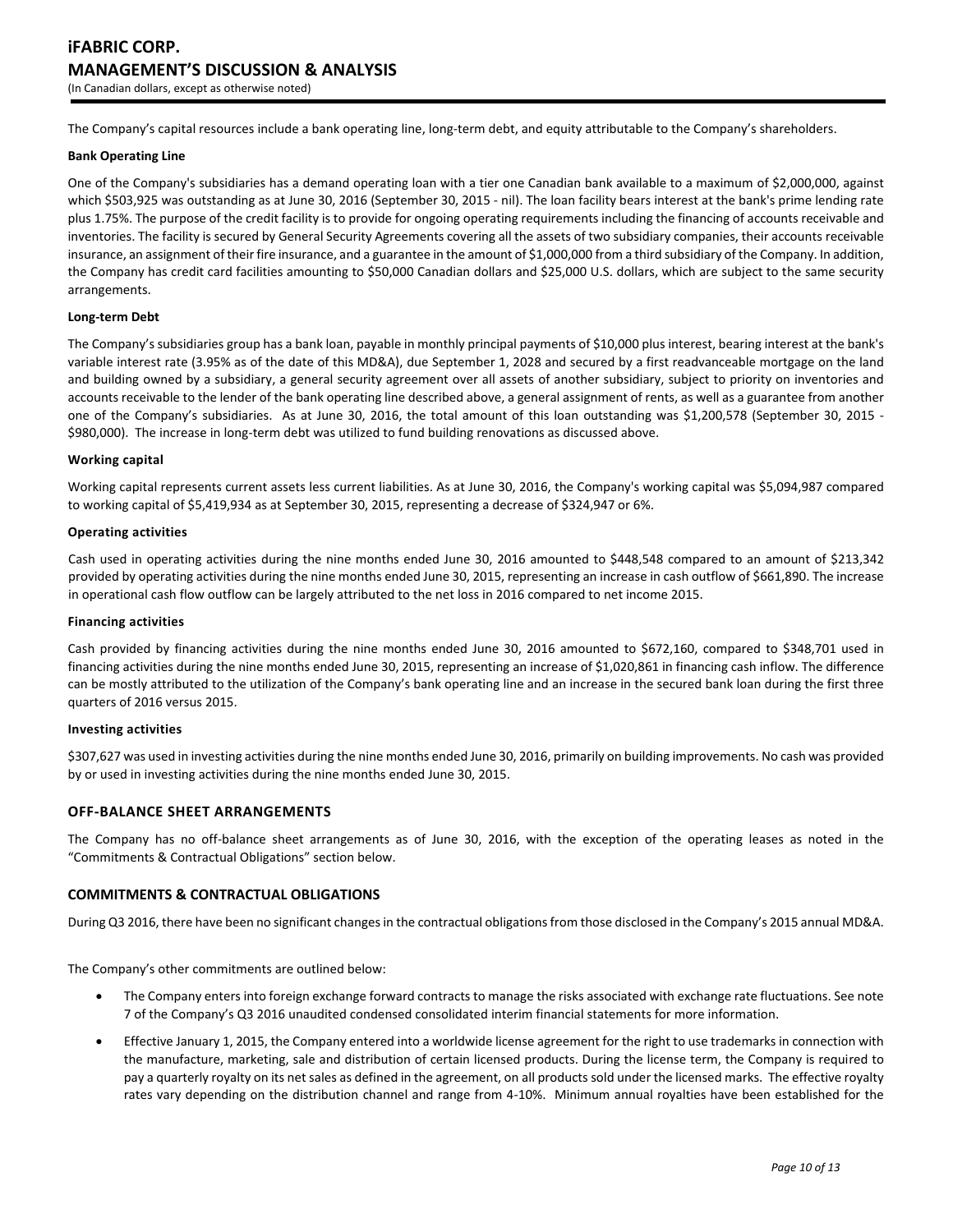contract periods ending December 31, 2015, 2016, 2017, and 2018 in U.S. dollar amounts of \$131,000, \$190,000, \$288,000, and \$368,000, respectively. In addition, the Company is required to pay an advertising fee of 1-2%, depending on the distribution channel, payable quarterly, on its net sales as defined in the agreement, for promotion of the licensed products. The license term is in effect until December 31, 2018.

## **RELATED PARTY TRANSACTIONS**

During the three and nine month periods ended June 30, 2016, there have been no significant changes in the related party transactions from those disclosed in the Company's 2015 audited consolidated financial statements.

### **BUSINESS OUTLOOK**

#### **Intimate Apparel**

Sales of Splendid® and Ella Moss® branded products across all market segments, including the Company's market segment, have been underperforming in recent months and on June 30, 2016, VF Corporation announced that it had signed a definitive agreement to sell its Contemporary Brands businesses (including its Splendid® and Ella Moss® brands) to Delta Galil Industries, Ltd. After much deliberation, on July 29, 2016, the Company decided not to renew its Splendid® and Ella Moss® license agreement and notified the licensor accordingly. With what the Company considered onerous and unrealistic requirements in terms of commitments to minimum sales and minimum royalties in order to renew the license agreement, the Company felt that the risks inherent in signing a new agreement with these terms were not acceptable.

Accordingly, with the exception of the clearing of end of season merchandise, marketing of Splendid® and Ella Moss® products will be discontinued at the end of calendar 2016. For the quarter ended June 30, 2016 sales of Splendid® and Ella Moss® branded product amounted to \$475,000 or 16% of revenue compared to \$980,000 or 26% of sales for the same quarter of 2015 representing a decrease of \$505,000 or 51%. This decrease in sales was a major component of the decrease in revenue in Q3 2016 compared to Q3 2015 as discussed under the heading "Revenue" above.

Given the high cost of product development and design, as well as margin and marketing support provided to major retailers for Splendid® and Ella Moss® programs, sales of Splendid® and Ella Moss® products do not currently provide a significant contribution to the earnings of iFabric. Accordingly, the discontinuance of Splendid® and Ella Moss® sales are not expected to have a material impact on future operations and earnings for the Intimate Apparel division. Instead, resources currently allocated to Splendid® and Ella Moss® brands will be reallocated to developing new products for and increasing sales of Maidenform® branded product, which enjoys a much higher level of market acceptance as well as a high level of marketing support from the Maidenform® licensor. By increasing its commitment to the Maidenform® brand and eliminating its underperforming brands, the Company anticipates that it will be able to replace future losses of Splendid® and Ella Moss® sales with increased Maidenform® sales at better margins thus providing a more solid base from which to grow both sales and earnings. The initial season of the new Maidenform® sleepwear program will commence shipping at the end of Q4 2016.

### **Intelligent Fabrics**

For July 2016, the Intelligent Fabrics division recorded sales of \$573,000, which represents a record month for this division. Accordingly, the Company believes that it remains on track to deliver chemical treatments for around 30 million yards of textiles in calendar 2016, as was previously announced by the Company. The bulk of these sales will be recorded in Q4 of 2016 and Q1 of 2017. In addition, resources freed up from the discontinuance of Splendid® and Ella Moss® brands will be available to further expedite the marketing efforts of this division.

#### **FINANCIAL RISK MANAGEMENT**

The Company's risk management policies are established to identify and analyze the risks faced by the Company, to set appropriate risk limits and controls, and to monitor risks and adherence to limits. Risk management policies and systems are reviewed regularly to reflect changes in market conditions and the Company's activities. There have been no significant changes in the Company's risk exposures during the three and months ended June 30, 2016 from those described in the Company's audited annual consolidated financial statements for the year ended September 30, 2015.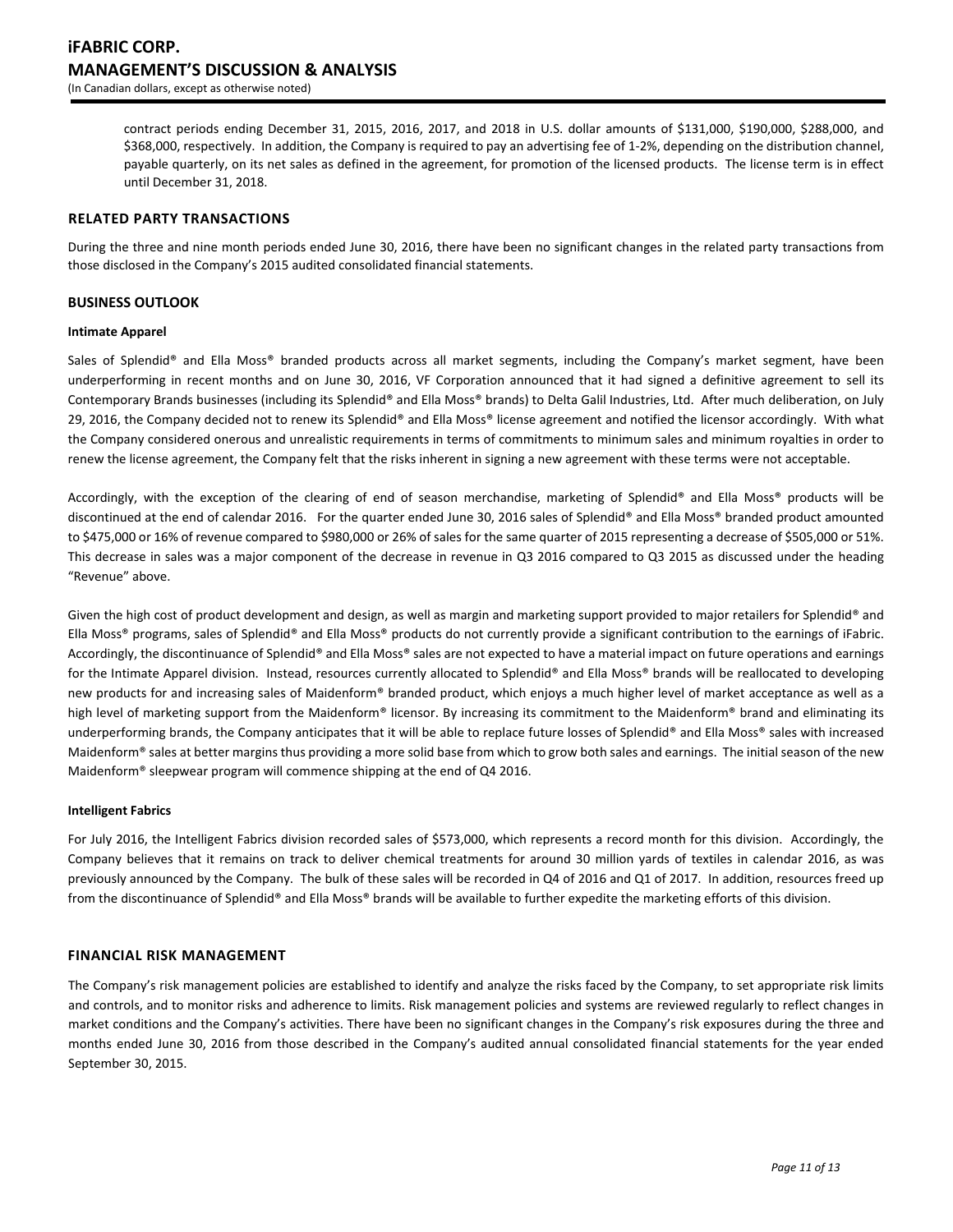# **OUTSTANDING SHARE DATA**

As of the date of this MD&A, the Company had 25,989,750 common shares outstanding. Furthermore, as of the date of this MD&A, the Company had 1,630,000 options issued and outstanding, of which 1,580,000 were exercisable, as well as 232,133 warrants outstanding.

#### **RISKS & UNCERTAINTIES**

The Company is exposed to various operational risks and uncertainties which are described in the Company's 2015 annual MD&A. The risks and uncertainties disclosed in the 2015 annual MD&A are not exhaustive. There have been no specific additional risks or uncertainties identified during Q3 2016. New risk factors may emerge from time to time and it is not possible for management to predict all such risk factors, nor can it assess the impact of all such risk factors on the Company's business, performance, condition, results, operations or strategies and plans.

#### **CRITICAL ACCOUNTING POLICIES AND ESTIMATES**

This MD&A is based upon the Q3 2016 unaudited condensed consolidated interim financial statements, which have been prepared in accordance with IFRS and IAS 34, "Interim Financial Reporting". The preparation of the Q3 2016 unaudited condensed consolidated interim financial statements requires management to select appropriate accounting policies and to make judgments, estimates and assumptions that affect the reported amounts of assets, liabilities, revenues, expenses and the disclosure of contingent assets and liabilities at the end of the reporting period. The estimates and related assumptions are based on previous experience and other factors considered reasonable under the circumstances, the results of which form the basis of making assumptions about carrying values of assets and liabilities that are not readily apparent from other sources.

The estimates and underlying assumptions are reviewed on an ongoing basis. Revisions to accounting estimates are recognized in the period in which the estimate is revised if the revision affects only that period or in the period of revision and future periods if the revision affects both current and future periods.

Significant assumptions about the future that management has made could result in a material adjustment to the carrying amounts of assets and liabilities, or on the reported results of revenues, expenses, gains, or losses, in the event that actual results differ from assumptions made. The methods used to calculate critical accounting estimates are consistent with prior periods.

During Q3 2016, there were no significant changes to methods used to:

- Cost inventory or determine provisions for obsolete or slow-moving inventory
- Determine impairment of deferred development costs
- Determine impairment of deferred income tax assets
- Determine impairment or estimated useful lives of property, plant and equipment
- Determine the allowance for doubtful accounts
- Determine the allowance for discounts and rebates
- Determine the fair value of share-based payment transactions

For further details concerning the use of estimates, judgments and assumptions in the preparation of the Company's Q3 2016 unaudited condensed consolidated interim financial statements, along with details of the significant accounting policies used in the preparation of such interim financial statements, specific reference should be made to note 3 of the Company's audited annual consolidated financial statements for the fiscal year ended September 30, 2015.